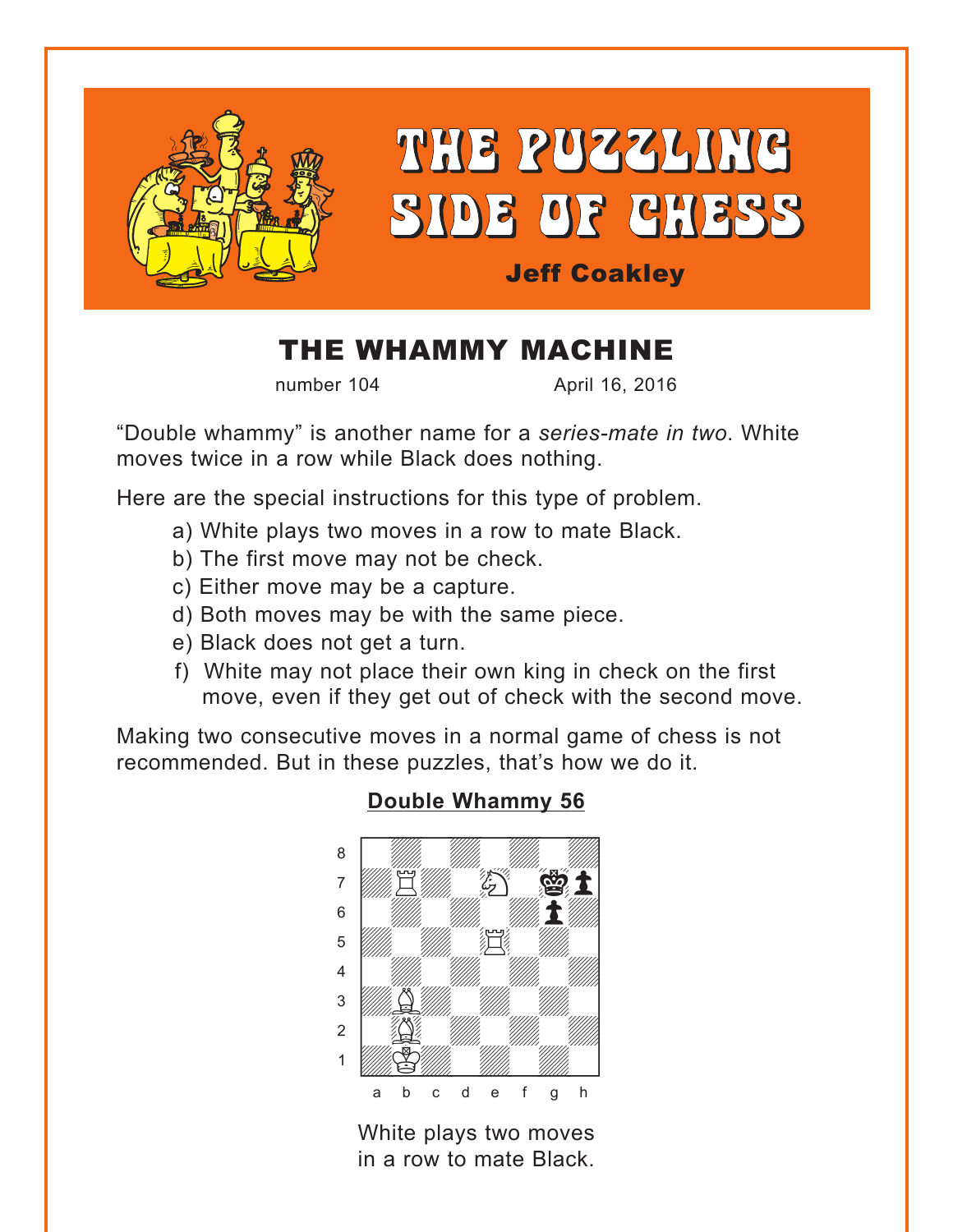<span id="page-1-0"></span>

Step right up, folks. Experience the *Whammy Machine!* It's fun, it's free, and it's here for you. Guaranteed to rock your world.

**[Double Whammy 57](#page-5-0)**



White plays two moves in a row to mate Black.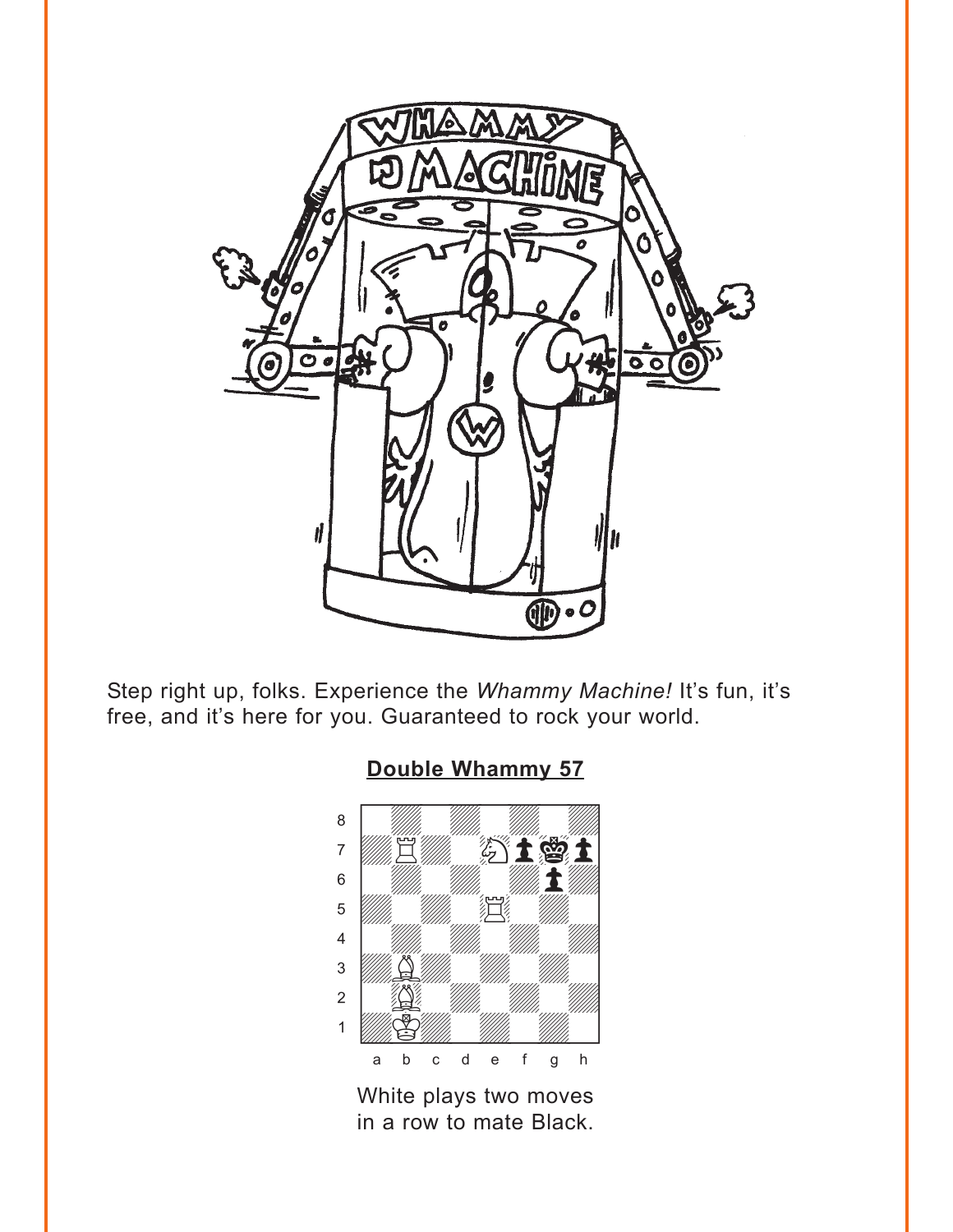<span id="page-2-0"></span>There are six double whammies in this column. Each has the same basic "zero position". If you make it through them all, we'll be happy to crank the machine up a few notches for a couple longer whammies.



**[Double Whammy 58](#page-6-0)**

White plays two moves in a row to mate Black.

**[Double Whammy 59](#page-6-0)**



White plays two moves in a row to mate Black.

For double whammies 1-55, check out the *Puzzling Side* archives.

Another way to pose this kind of puzzle is "Find a white move that threatens mate in one. Then imagine that Black skips their turn."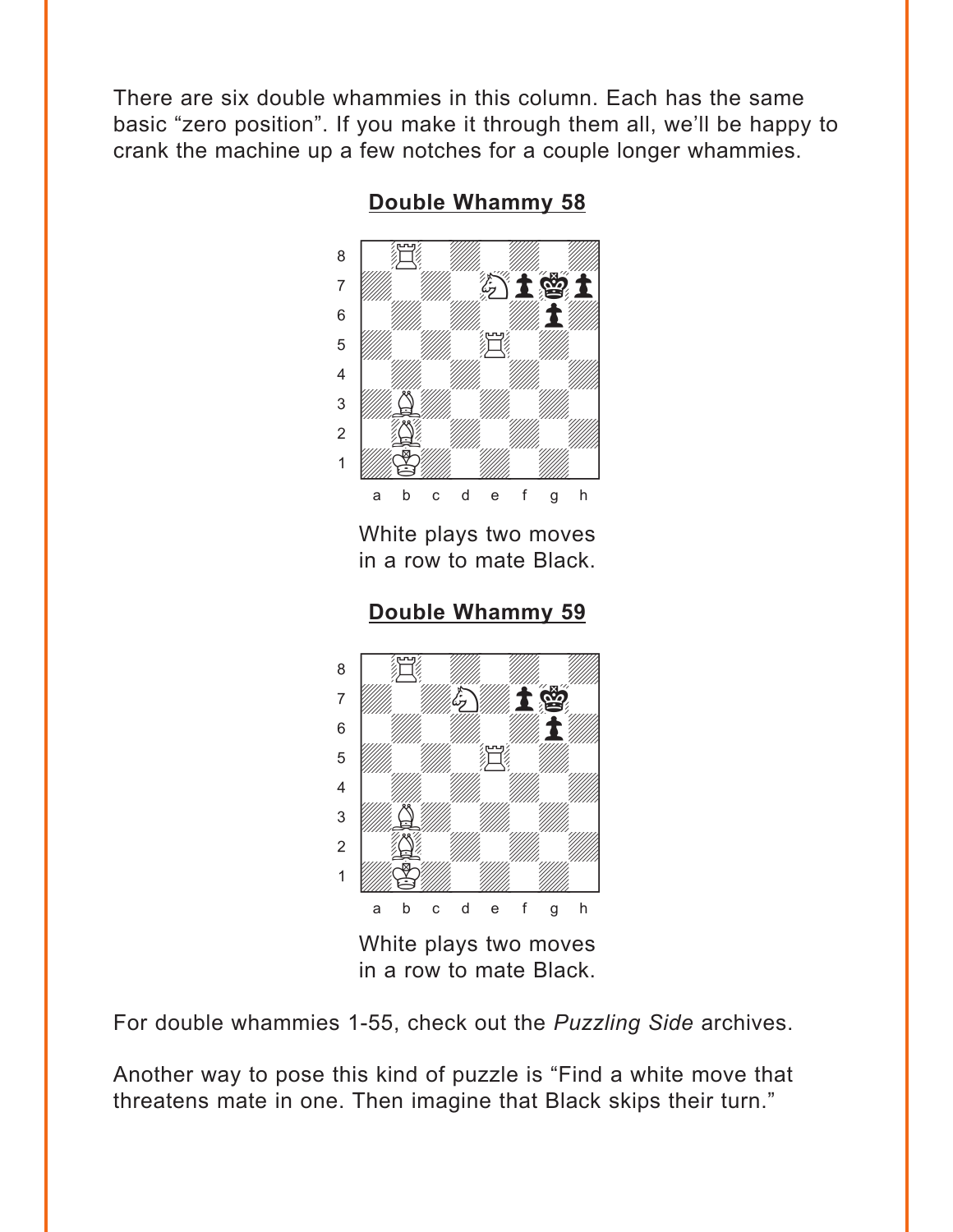#### **[Double Whammy 60](#page-7-0)**

<span id="page-3-0"></span>

White plays two moves in a row to mate Black.

# **[Double Whammy 61](#page-7-0)**



White plays two moves in a row to mate Black.

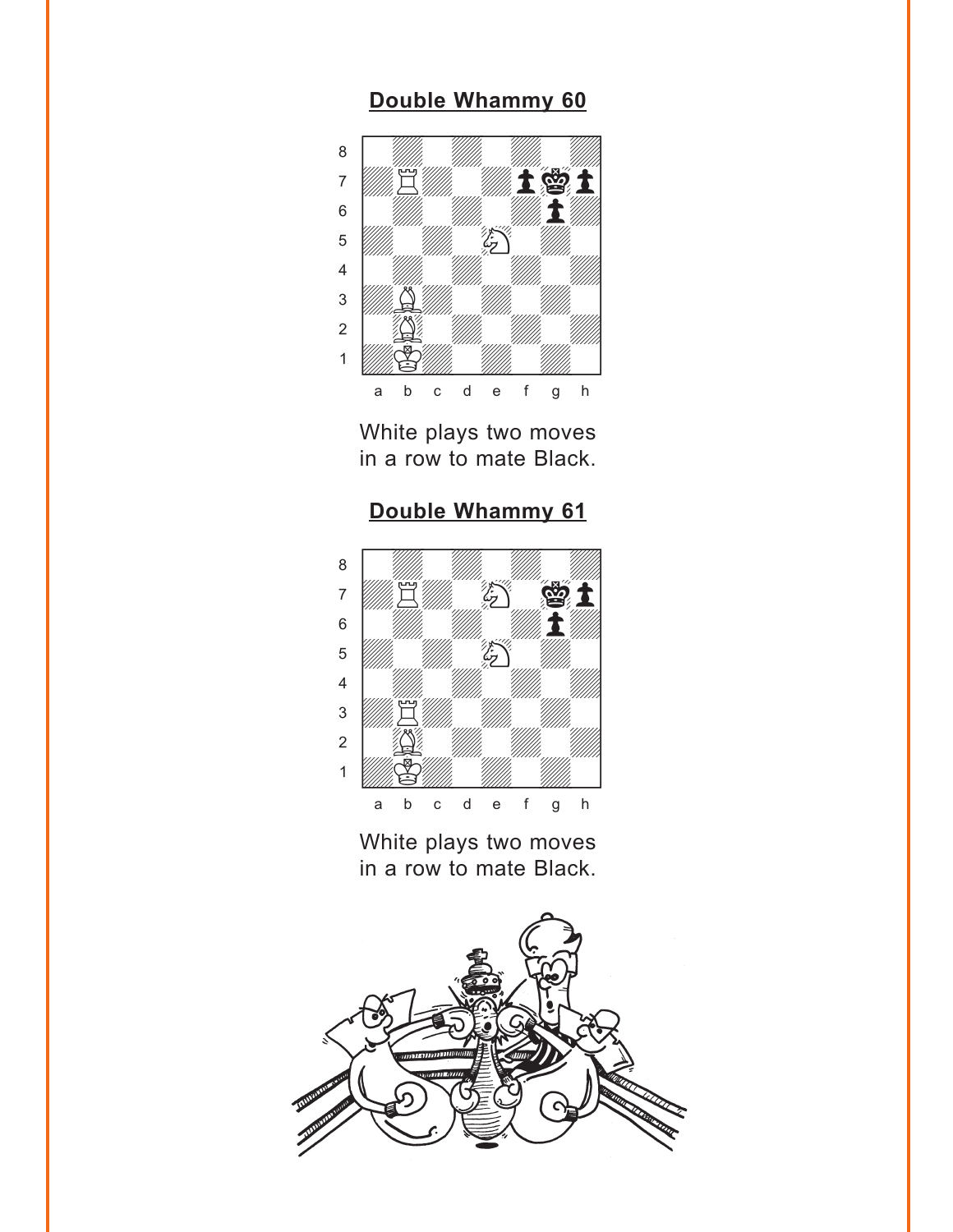<span id="page-4-0"></span>Most series-mates are longer than two moves. Each column on double whammies concludes with one of these "multi-whams". This time we have two of them.

The following miniature ten-mover is by Hungarian composer Tamás Szebényi (1933-2012).



## **[Multi-Wham 23](#page-8-0)**

Series-mate in 10

White plays ten moves in a row to mate Black. The first nine moves may not be check.

Our final bash is a bigger challenge. Seventeen moves is all you get.

# where  $\frac{1}{2}$  and  $\frac{1}{2}$  and  $\frac{1}{2}$  and  $\frac{1}{2}$  and  $\frac{1}{2}$ áwdwiwdwd]  $\mathcal{A}$  and  $\mathcal{A}$  $6$   $\blacksquare$  $\mathbf{E}$  with  $\mathbf{E}$  with  $\mathbf{E}$ 4 William William Mille 3 *William William William William 1* 2 | *William William William William 1* 1 *Uddy William William William Communication* a b c d e f g h

**[Multi-Wham 24](#page-9-0)**

Series-mate in 17

White plays seventeen moves in a row to mate Black. The first sixteen moves may not be check.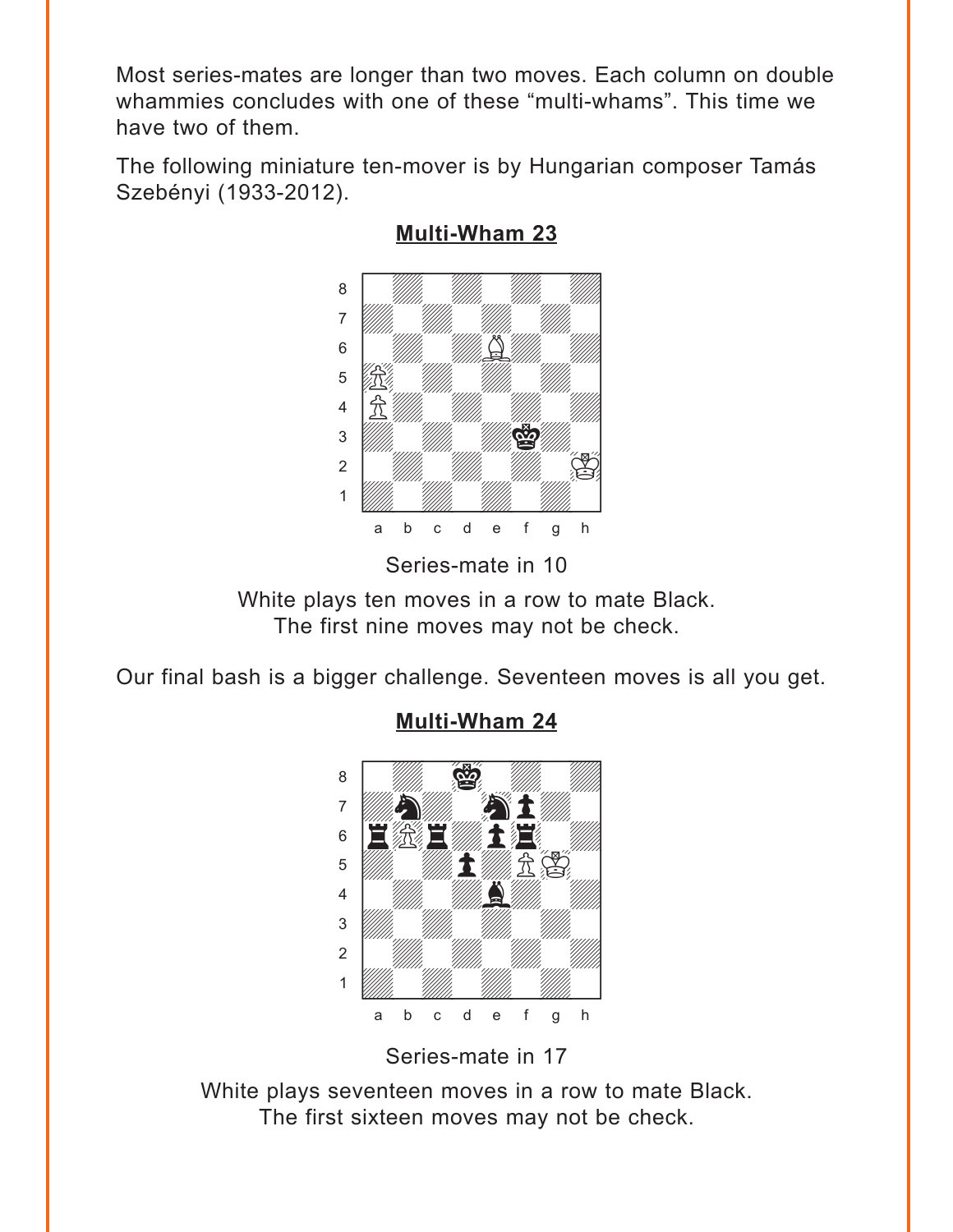# <span id="page-5-0"></span>**SOLUTIONS**

All double whammies and multi-wham 24 by J. Coakley, *Puzzling Side of Chess* (2016).

*PDF hyperlinks*. You can advance to the solution of any puzzle by clicking on the underlined title above the diagram. To return to the puzzle, click on the title above the solution diagram.



# **[Double Whammy 56](#page-0-0)**



Two rook moves and check by a bishop.



**[Double Whammy 57](#page-1-0)**

The knight covers h6; the rook covers the knight.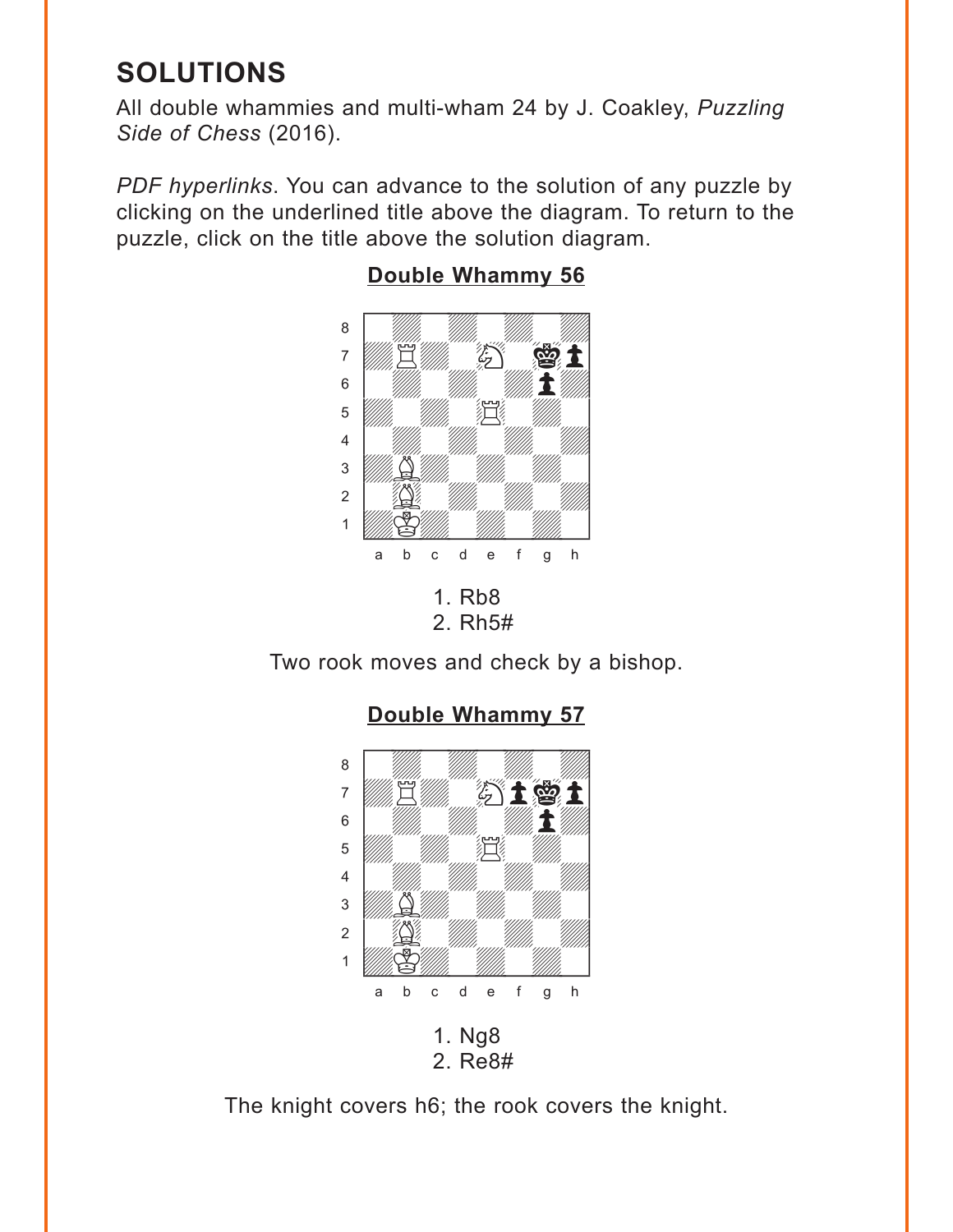#### **[Double Whammy 58](#page-2-0)**

<span id="page-6-0"></span>

2. Re7#

Rook number 2 pins the potential blocker.



#### **[Double Whammy 59](#page-2-0)**

#### 1. Rh8

One bold rook braves an enemy corner.

## 2. Re7#

Pin and discovery by the other rook; check and x-ray protection by the bishop.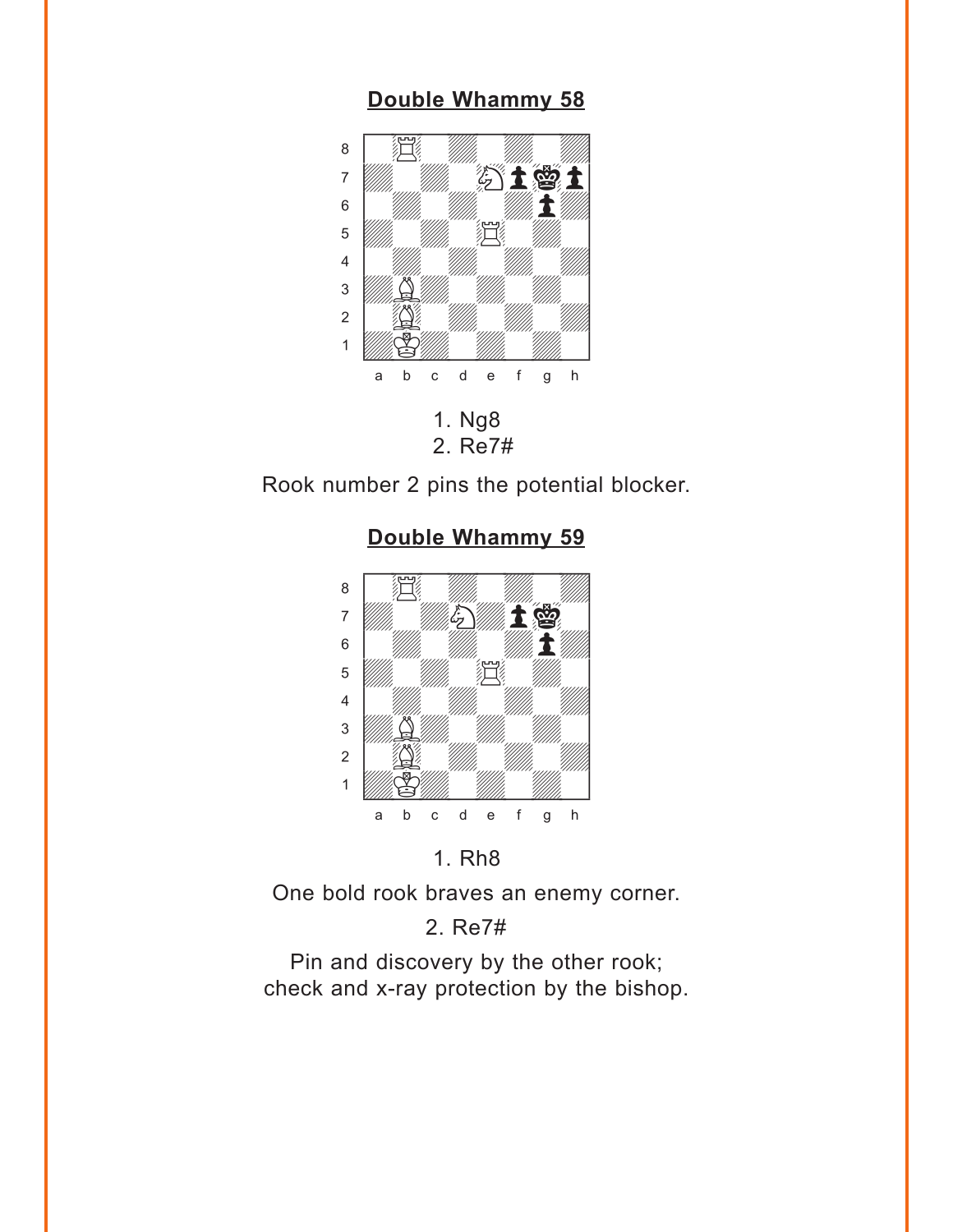# **[Double Whammy 60](#page-3-0)**

<span id="page-7-0"></span>

One rook less, one mate more.

**[Double Whammy 61](#page-3-0)**



1. Rf3

Taking charge of the f-file.

2. Ng4#

Six mates by the bishop on b2. And it never moved!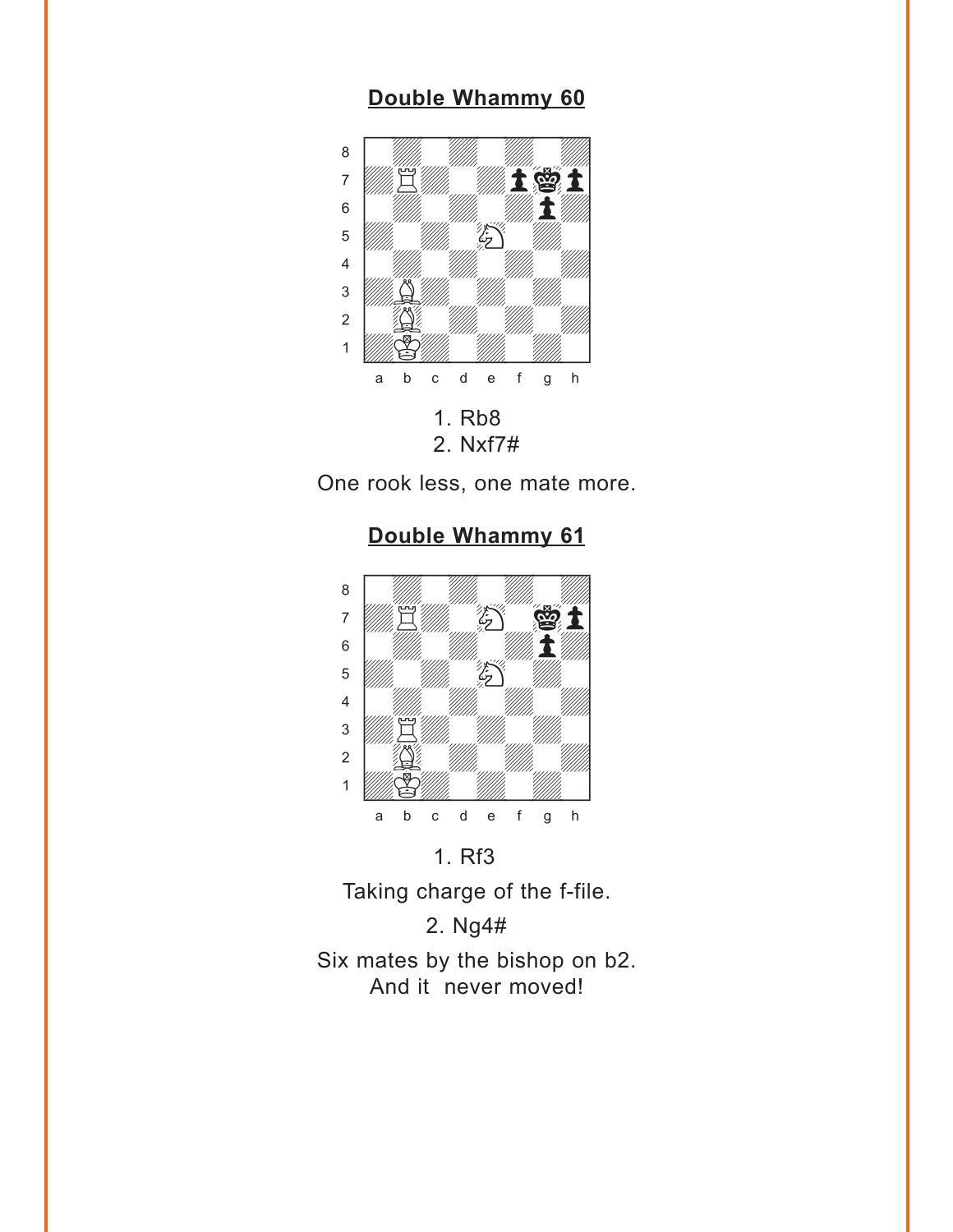**[Multi-Wham 23](#page-4-0)** Tamás Szebényi 1990 *Ideal-Mate Review*

<span id="page-8-0"></span>

series-mate in 10

- 1. a6
- 2. a7
- 3. a8=R Queen or bishop give check. Knight is way too slow.
- 4. Ra5
- 5. Re5 Finding his spot before the second pawn advances.
- 6. a5
- 7. a6
- 8. a7
- 9. a8=R Two underpromoted rooks is always a nice touch.
- 10. Rf8#

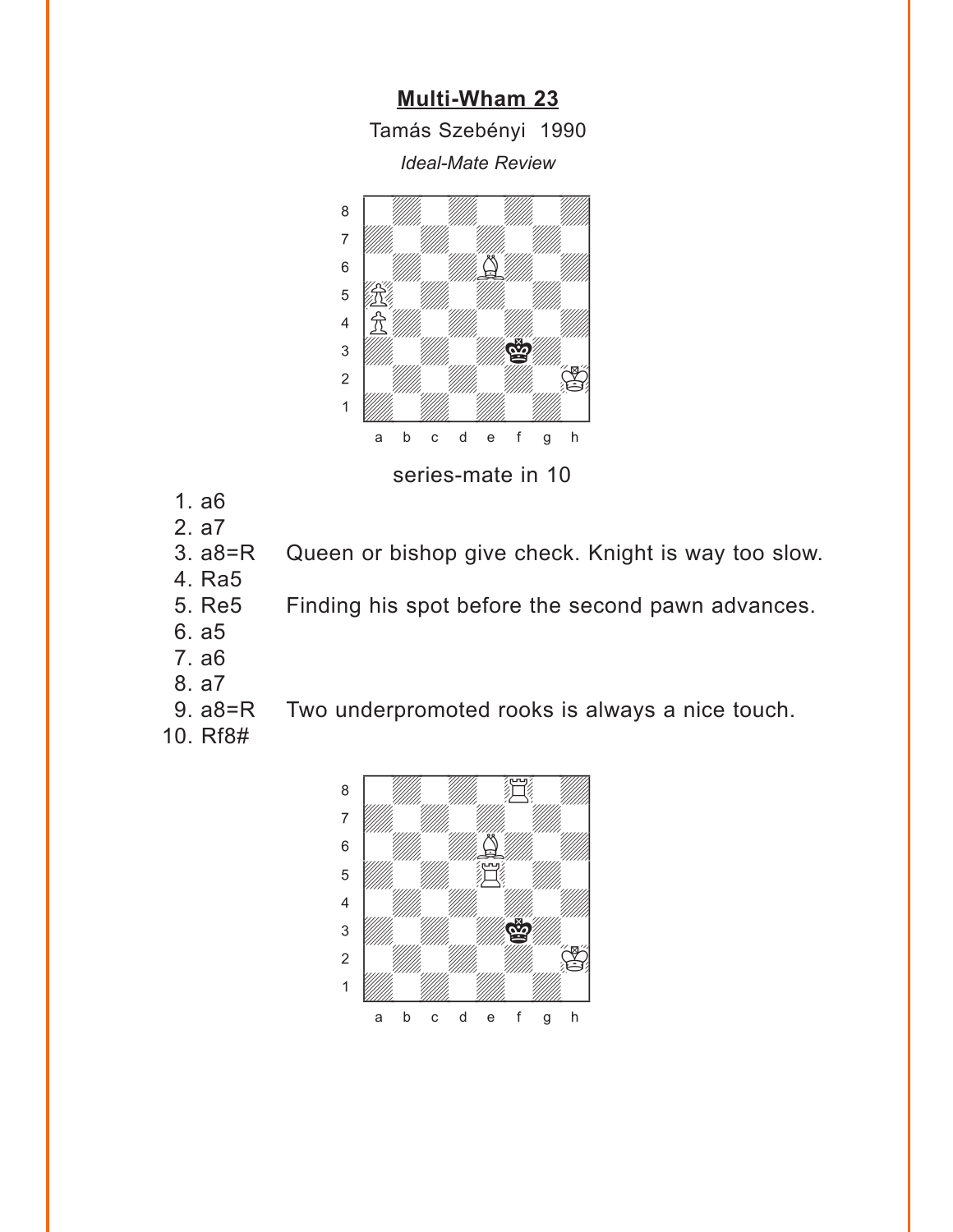#### **[Multi-Wham 24](#page-4-0)**

<span id="page-9-0"></span>

- 1. fxe6 1.Kxf6 2.Ke5 3.fxe6 4.exf7 transposes to the main line, one move behind. Even slower is 1.Kxf6 2.Kxf7, which takes 20 moves.
- 2. exf7
- 3. f8=N A queen or rook would give check, and a bishop will not do the trick.
- 4. Ng6 4.Nh7 5.Nxf6 mates in 18. (6.Nxd5 7.Nxe7 8.Ng8 9.Kf4 10.Kxe4 11.Kd5 12.Kxc6 13.Kxb7 14.Kxa6 15.Kb5 16.Kc6 17.b7 18.b8=Q#)
- 5. Nxe7 The knight clears out some clutter.
- 6. Nxd5
- 

7. Nxf6 The king's turn now.



8. Kf4 9. Kxe4